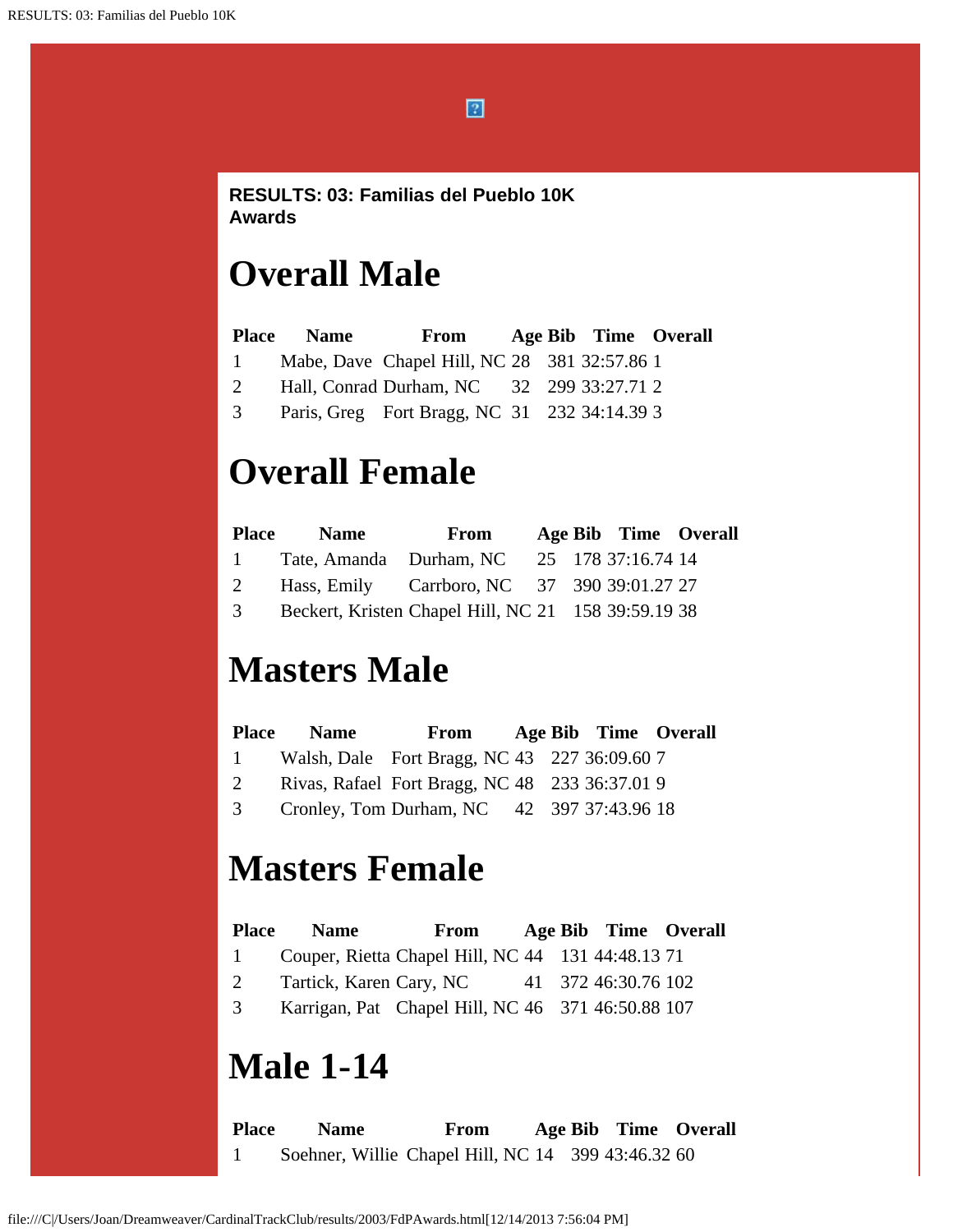| Savitz, Sam |  | Chapel Hill, NC 14 133 44:30.93 69               |
|-------------|--|--------------------------------------------------|
|             |  | Anderson, Peter Carrboro, NC 13 333 52:04.74 185 |

# **Female 1-14**

| <b>Place</b> | <b>Name</b>                                            | From |  | Age Bib Time Overall |  |
|--------------|--------------------------------------------------------|------|--|----------------------|--|
| 1            | McMahon, Julie Chapel Hill, NC 14 407 44:51.04 72      |      |  |                      |  |
| 2            | Archer, Isabella Chapel Hill, NC 14 331 1:02:59.24 337 |      |  |                      |  |

#### **Male 15-19**

| <b>Place</b>   | <b>Name</b> | From                                            |  | Age Bib Time Overall |  |
|----------------|-------------|-------------------------------------------------|--|----------------------|--|
| $1 -$          |             | Largen, Steven Chapel Hill, NC 18 47 34:27.63 4 |  |                      |  |
| 2              |             | Gura, Daniel Chapel Hill, NC 15 301 37:35.68 16 |  |                      |  |
| $\mathfrak{Z}$ |             | Love, Sean Chapel Hill, NC 17 283 37:58.81 19   |  |                      |  |

# **Female 15-19**

| <b>Place</b> | <b>Name</b> | From                                                 |  | Age Bib Time Overall |  |
|--------------|-------------|------------------------------------------------------|--|----------------------|--|
| $1 \quad$    |             | Gura, Katherine Chapel Hill, NC 15 302 47:41.24 122  |  |                      |  |
| 2            |             | Peele, Jessica Chapel Hill, NC 15 210 47:41.53 123   |  |                      |  |
| 3            |             | Wiedey, Jessica Granite Falls, NC 19 79 47:51.27 125 |  |                      |  |

# **Male 20-29**

| <b>Place</b> | <b>Name</b>                                     | From Age Bib Time Overall |  |  |
|--------------|-------------------------------------------------|---------------------------|--|--|
| $1 -$        | Romero, Jose Fort Bragg, NC 20 239 36:43.80 10  |                           |  |  |
| 2            | Evans, Charles Carrboro, NC 23 152 36:57.47 11  |                           |  |  |
|              | 3 Freibaum, Brian Durham, NC 24 288 37:10.78 13 |                           |  |  |

## **Female 20-29**

| <b>Place</b> | <b>Name</b>                                          | From                               |  | Age Bib Time Overall |  |
|--------------|------------------------------------------------------|------------------------------------|--|----------------------|--|
| $\mathbf{1}$ | LaFond, Kirsten                                      | Fort Bragg, NC 26 240 41:17.87 44  |  |                      |  |
| 2            | Harrington, Amanda Fort Bragg, NC 26 251 43:23.51 55 |                                    |  |                      |  |
| 3            | Baker, Abby                                          | Chapel Hill, NC 22 102 45:17.83 79 |  |                      |  |

#### **Male 30-39**

**Place Name From Age Bib Time Overall**

**[Home](file:///home.html)** [Le Tour de Carrboro](file:///letourdecarrboro.html) [Results & Records](file:///results.html) [Newsletter](file:///newsletterSignup.html) [Calendar](file:///page/page/8345191.htm) **[Photos](file:///photos.html) [About CTC](file:///about.html)** [Contact Us](file:///contactUs.html)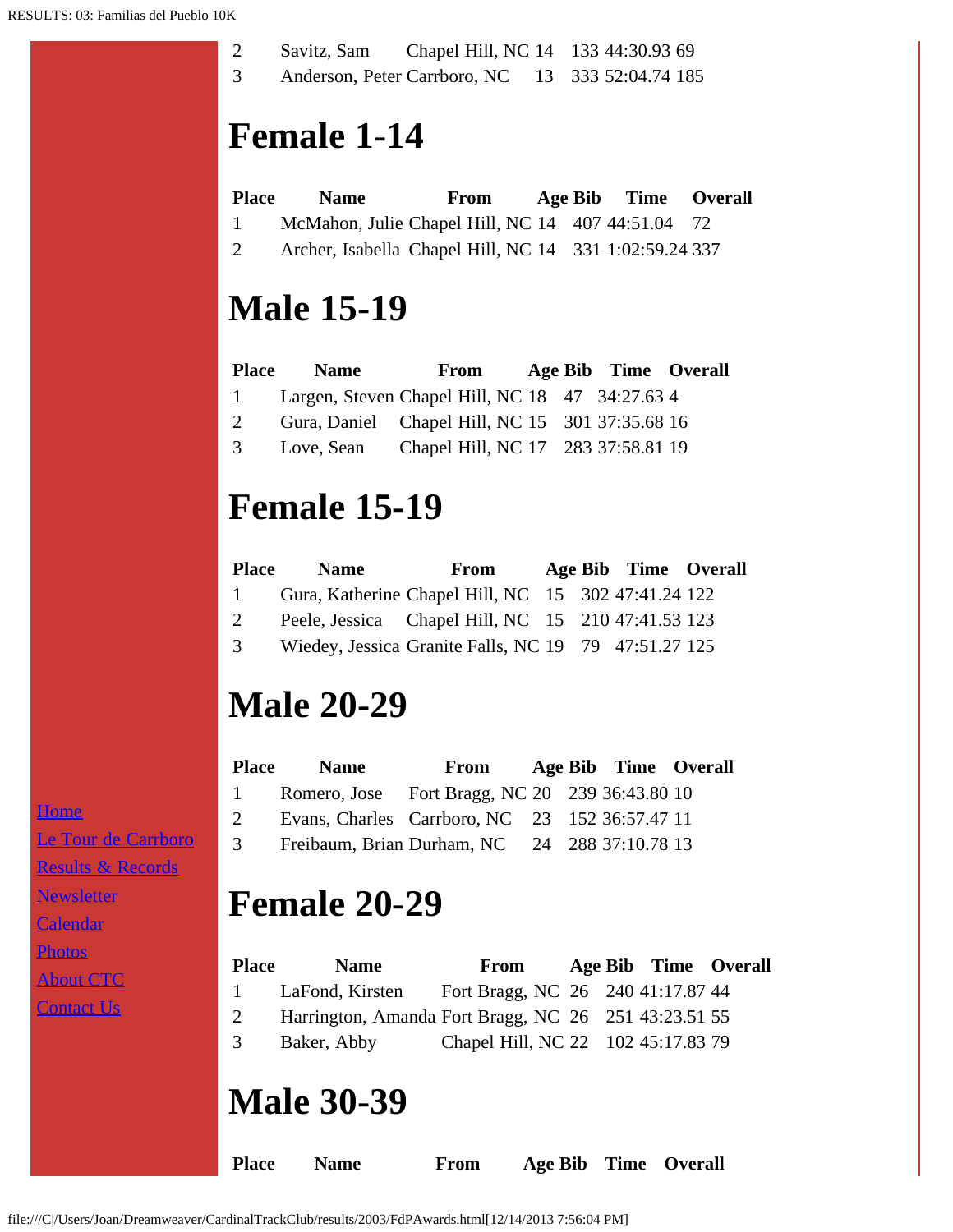- 1 Colon, Ramon Fort Bragg, NC 39 234 34:56.98 5
- 2 Colon, Arcides Fort Bragg, NC 38 231 34:59.64 6
- 3 Keenan, John Fort Bragg, NC 33 235 36:34.46 8

#### **Female 30-39**

|   | Place Name From Age Bib Time Overall            |  |  |
|---|-------------------------------------------------|--|--|
|   | 1 Parr, Alicia Durham, NC 33 135 42:23.06 51    |  |  |
| 2 | Hunter, Sian Chapel Hill, NC 37 325 43:51.37 63 |  |  |

3 Pierson, Susan Fort Bragg, NC 34 249 44:52.14 73

#### **Male 40-49**

| <b>Place</b>   | <b>Name</b>                                         | From Age Bib Time Overall |  |  |
|----------------|-----------------------------------------------------|---------------------------|--|--|
| $1 \quad$      | Brockmeier, Scott Chapel Hill, NC 41 63 38:04.67 20 |                           |  |  |
| 2              | Jefferson, Jim Fort Bragg, NC 43 223 39:27.73 31    |                           |  |  |
| 3 <sup>7</sup> | Prabucki, Bernie Durham, NC 41 33 39:32.32 33       |                           |  |  |

#### **Female 40-49**

| <b>Place</b> | <b>Name</b>                                                      | From                             |  | Age Bib Time Overall |  |
|--------------|------------------------------------------------------------------|----------------------------------|--|----------------------|--|
|              | 1 Crump, Carolyn                                                 | Carrboro, NC 47 146 47:37.73 120 |  |                      |  |
|              | 2 Harrington-Smith, Margaret Chapel Hill, NC 41 379 47:39.96 121 |                                  |  |                      |  |
|              | 3 Ivins, Sally                                                   | Carrboro, NC 47 149 48:20.70 134 |  |                      |  |

#### **Male 50-59**

| <b>Place</b> | <b>Name</b> | From | Age Bib Time Overall |  |  |
|--------------|-------------|------|----------------------|--|--|
|--------------|-------------|------|----------------------|--|--|

- 1 Bennett, Bill Chapel Hill, NC 51 321 43:31.42 57
- 2 Miller, Tom Pittsboro, NC 51 402 44:28.82 68
- 3 Hotelling, Jim Chapel Hill, NC 56 51 44:59.55 74

## **Female 50-59**

| <b>Place</b>  | <b>Name</b>                                         | From |  | Age Bib Time Overall |  |
|---------------|-----------------------------------------------------|------|--|----------------------|--|
| $\mathbf{1}$  | Murrah, Valerie Chapel Hill, NC 52 396 51:39.06 179 |      |  |                      |  |
| 2             | Wiggins, Beverly Pittsboro, NC 52 197 56:29.45 261  |      |  |                      |  |
| $\mathcal{E}$ | Garbutt, Sharon Pittsboro, NC 53 257 56:29.84 262   |      |  |                      |  |